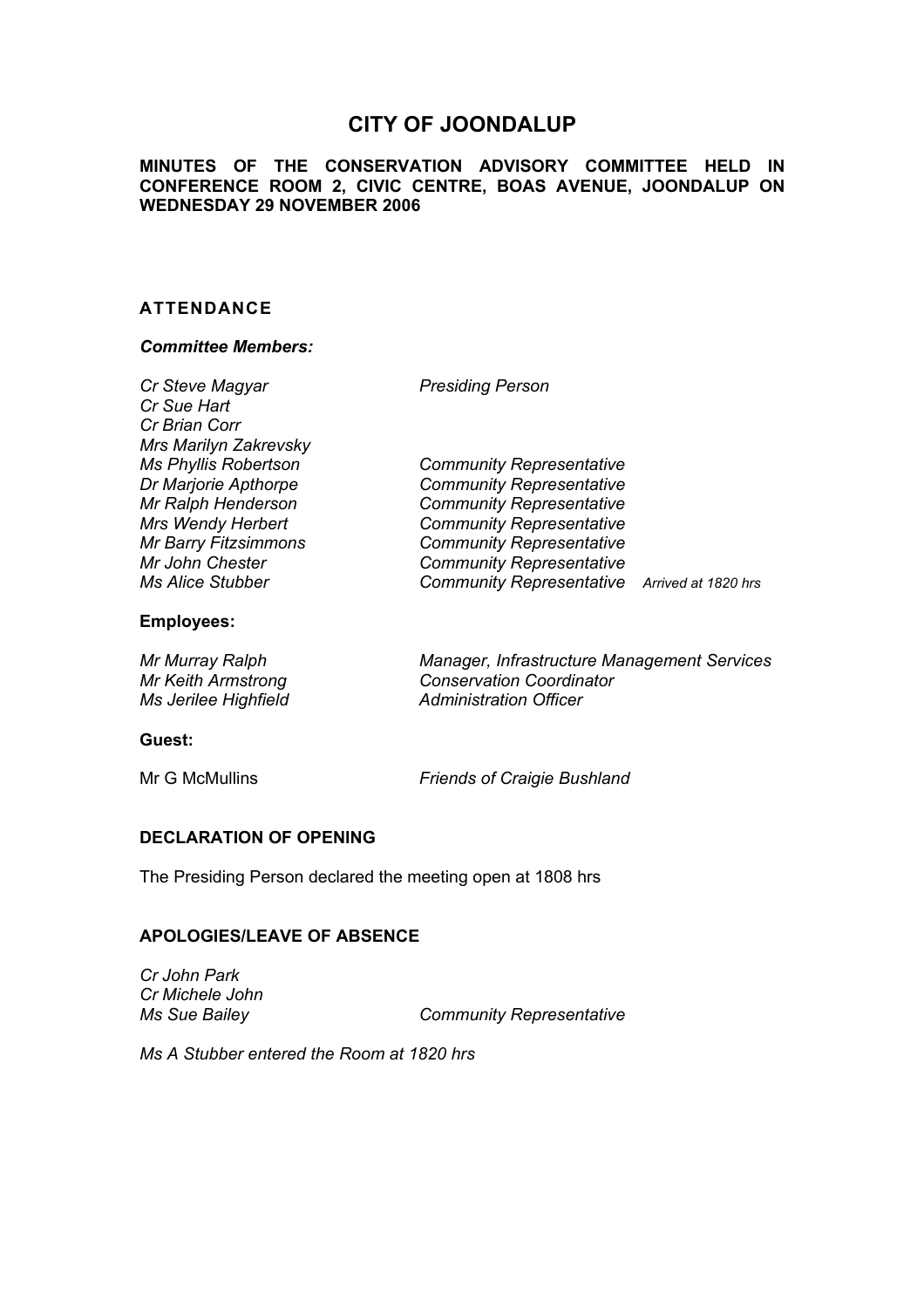#### **CONFIRMATION OF MINUTES**

### CONSERVATION ADVISORY COMMITTEE MEETINGS HELD ON 25 OCTOBER 2006

**MOVED J Chester SECONDED B Fitzsimmons that the Minutes of the Conservation Advisory Committee held on the 25 October 2006 be confirmed as true and correct subject to the following amendment on page ten of the Minutes that: "6. That Council NOTES that a buffer of un-irrigated grass surrounding remnant bushland islands in parks is desirable to protect the bushland from grass encroachment."** 

#### **The Motion was Put and CARRIED UNANIMOUSLY (11/0)**

**In favour of the Motion:** Crs Magyar, Hart, Corr, Mrs M Zakrevsky, Ms P Robertson, Dr M Apthorpe, Mr R Henderson, Mrs W Herbert, Mr B Fitzsimmons, Mr J Chester, Ms A Stubber

#### **ANNOUNCEMENTS BY THE PRESIDING PERSON WITHOUT DISCUSSION**

The Presiding Person requested Officers to amend the Conservation Advisory Committee's Terms of Reference to reflect the recent Council Resolution that removed the words ''when requested'' from the document.

The Presiding Person requested Officers to provide Committee Members with background information pertaining to the City's Key performance Indicators that are currently operating within the management of the City's Natural Areas.

#### **DECLARATIONS OF INTERESTS**

Nil

#### **IDENTIFICATION OF MATTERS FOR WHICH THE MEETING MAY SIT BEHIND CLOSED DOORS**

Nil

# **PETITIONS AND DEPUTATIONS**

Nil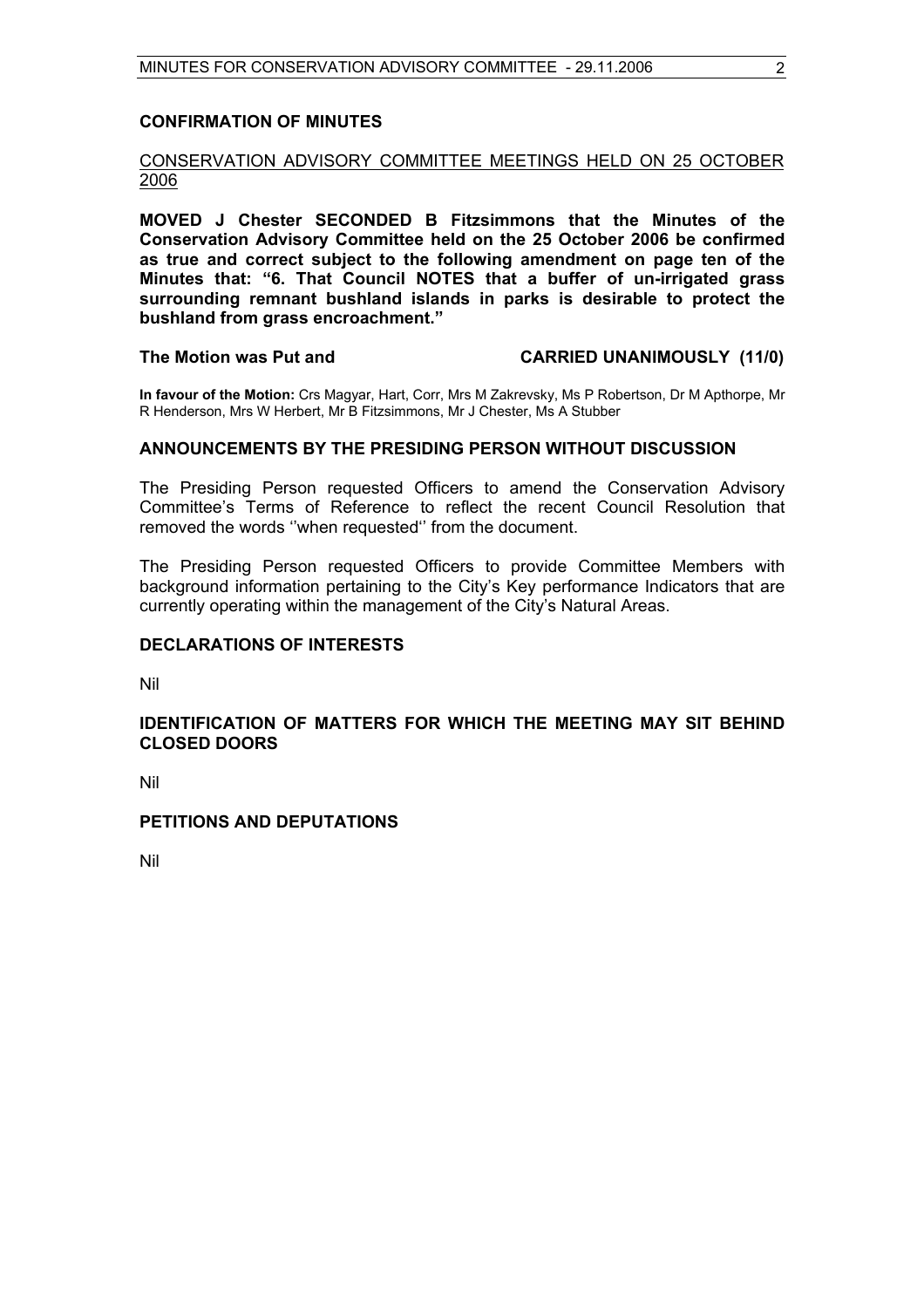#### **ITEM 1 CJ174-10/06 - REVIEW OF ADVISORY COMMITTEES OF COUNCIL – (15058)**

**WARD:** All

**RESPONSIBLE** Mr David Djulbic **DIRECTOR:** Infrastructure Services

#### **PURPOSE**

To introduce to the Conservation Advisory Committee the above report.

#### **EXECUTIVE SUMMARY**

At the Council Meeting held on 10 October 2006, the report titled "Review of Advisory Committees of Council" was considered. The report examined the future operations of the City's Advisory Committees, these being the Conservation Advisory Committee, the Seniors Interest Advisory Committee and the Sustainability Advisory Committee.

Council resolved at the 10 October 2006 meeting as follows:

 *"4 REFERS Report CJ174-10/06 to the Committees for their information and comment."* 

#### **BACKGROUND**

This Report was presented to the 25 October 2006 Conservation Advisory Committee, the item was deferred to the 29 November 2006 Committee Meeting.

Council currently operates with three Advisory Committees which contain both Council members and members of the public. These are the:

- Sustainability Advisory Committee (SAC) established to provide advice on actions to promote sustainability.
- Conservation Advisory Committee (CAC) established to provide advice on the conservation and management of the City's natural biodiversity.
- Seniors' Interest Advisory Committee (SIAC) established to ensure the concerns of seniors are relayed to the City.

### **DETAILS**

In accordance with the Local Government Act 1995, the Current Council appointed members to the three Advisory Committees. However it is now considered timely to review the operations of the Committees.

The presentation of the Report to the October 2006 meeting forms part of this review.

### **Issues and options considered:**

Not Applicable.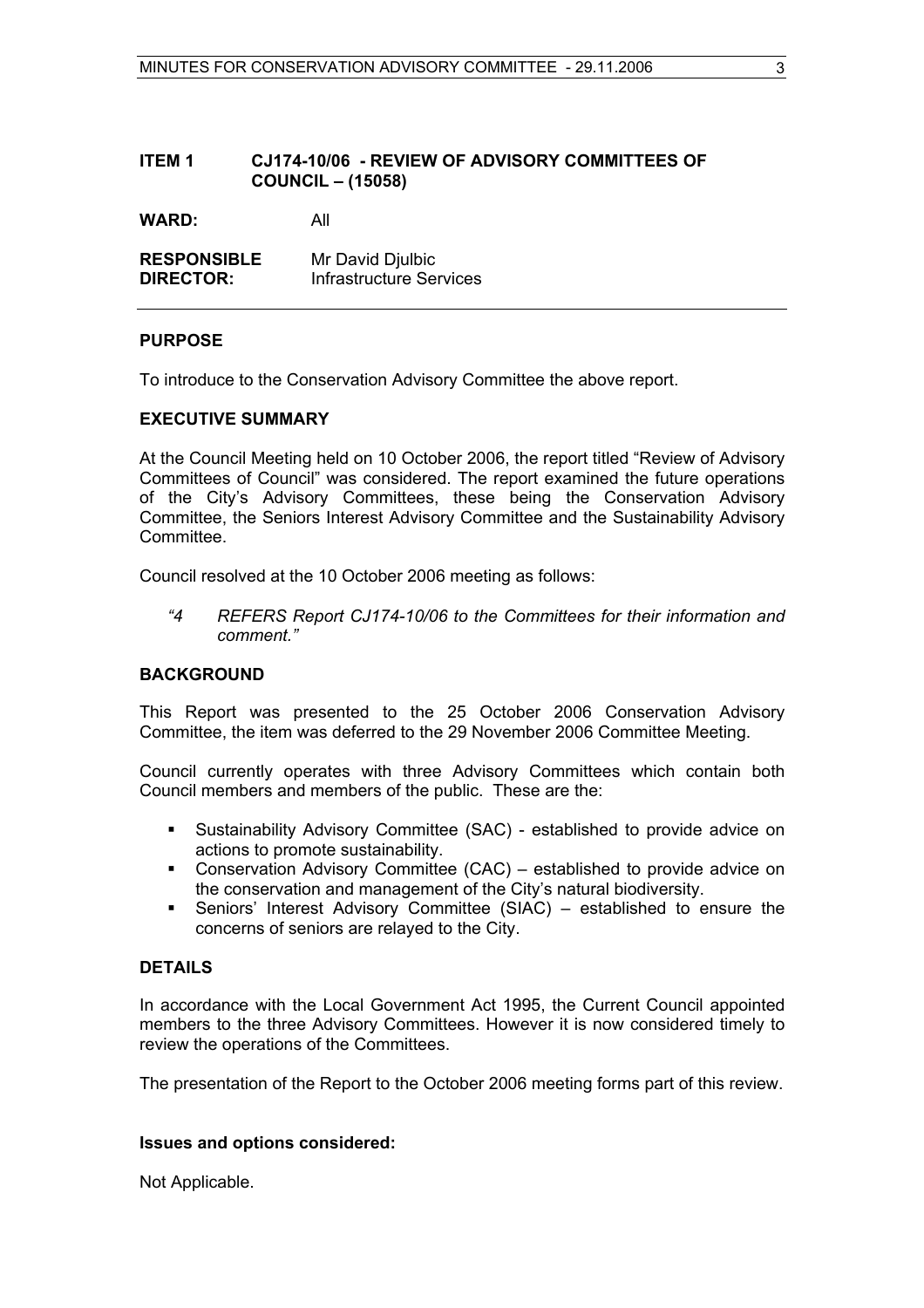#### **Link to Strategic Plan:**

Strategy 2.1.1 - Maintain and protect natural assets to retain biodiversity.

#### **Risk Management considerations:**

Not Applicable.

#### **Financial/Budget Implications:**

Not Applicable.

#### **Policy Implications:**

Not Applicable.

#### **Regional Significance:**

Not Applicable.

#### **Sustainability Implications:**

Not Applicable.

#### **Consultation:**

The tabling of the report titled 'Review of Advisory Committees of Council'.

#### **COMMENT**

Council has determined that the report titled 'Review of Advisory Committees of Council' be referred to the Conservation Advisory Committee for information and comment. This document forms the attachment to this report.

#### **ATTACHMENTS**

Attachment 1 Report CJ 174-10/06 Members and Terms of Reference for Sustainability Advisory Committee, Conservation Advisory Committee and Seniors' Interests Advisory Committee

#### **VOTING REQUIREMENTS**

Simple Majority.

#### **OFFICER'S RECOMMENDATION**

That the Report CJ174-10/06 – Review of Advisory Committees of Council be tabled for consideration at the 29 November 2006 Meeting of the Conservation Advisory Committee for information and comment.

**MOVED B Fitszimmons, SECONDED A Stubber that the Conservation Advisory Committees comments on the report titled Review of Advisory Committees of Council as follows:**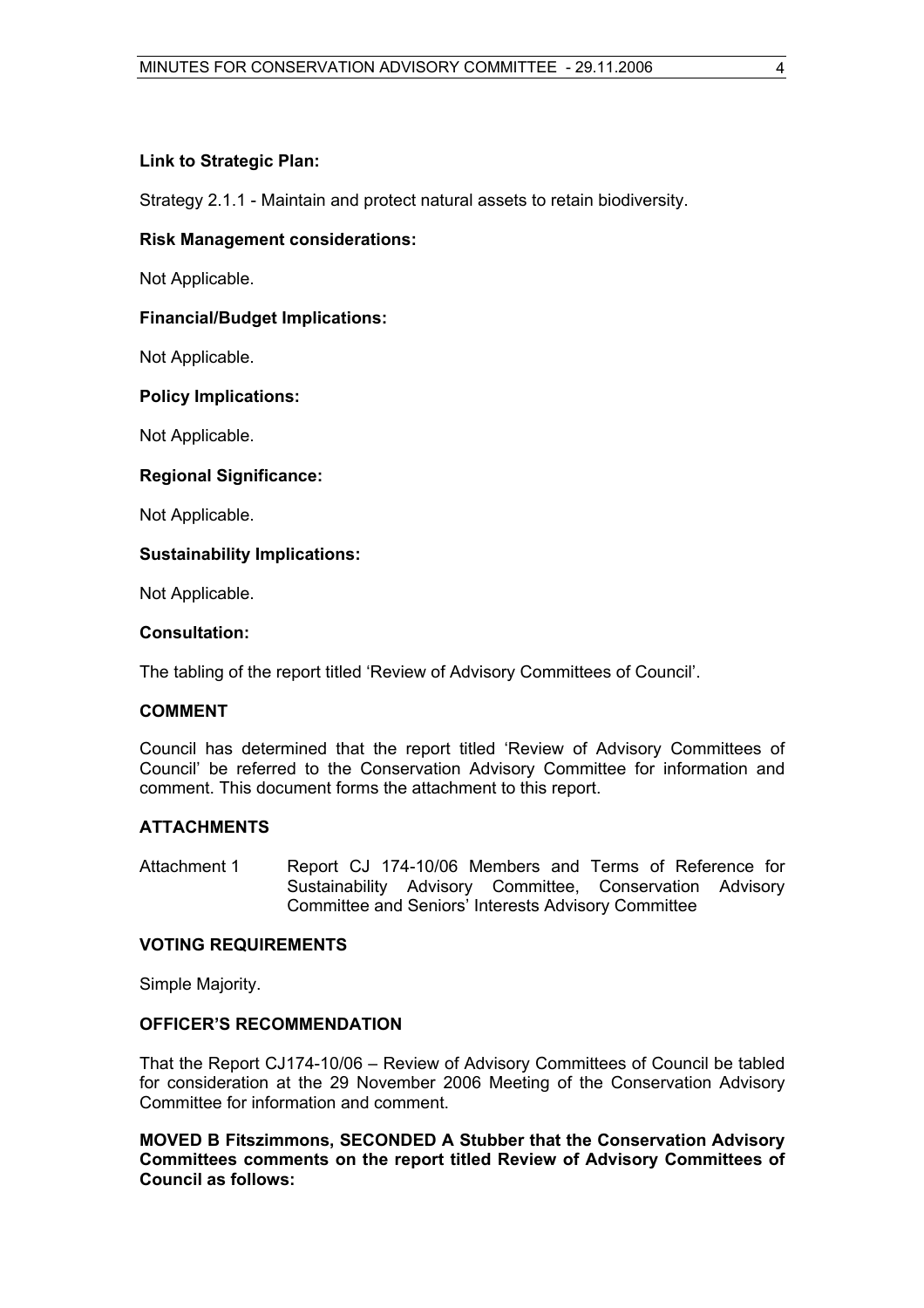- **1. Conservation Advisory Committee supports a maximum of 5 Councillors to sit on each of the Council Advisory Committees.**
- **2. Conservation Advisory Committee recommends that the optimum number of Members of each Advisory Committees should be 15 including a maximum of 5 Councillors.**
- **3. Conservation Advisory Committee community representatives recommend the Conservation Advisory Committee to continue with its current format with the addition of quarterly onsite meetings.**
- **4. Conservation Advisory Committee recommend that the Friends Groups and the City use the structure of the Natural Areas Friends Manual to form the structure of the City's interaction with Friends groups. The Conservation Advisory Committee recommends quarterly forums for all existing friends groups, to network and exchange information between the City including operational staff and friends group. The forums to have a purpose of exchange of information on the agreed works programme on all bushland reserves.**
- **5. The City to provide adequate resources to run the Conservation Advisory Committee, staff should be adequately trained in minute taking and the minutes are processed within the prescribed period and technology to be used to assist the committee in decisionmaking.**
- **6. Training package to be provided for community members on Advisory Committees.**
- **7. Community representatives' affiliations are to be stated on the agenda and minutes.**
- **8. The procedure for calling reports at the Conservation Advisory Committee shall require the Committee to vote to request the report.**
- **9. The Committee has no objection to other Committee members recommending guest speakers that are specifically relevant to topics of the Committee and subject to resolution of the Committee.**
- **10. Conservation Advisory Committee recommends that Committees be allowed to have a provision for general business section at the Committee meetings.**
- **11. Conservation Advisory Committee has a strategic planning workshop annually to prioritise its work program.**

#### **The Motion was Put and CARRIED UNANIMOUSLY (11/0)**

**In favour of the Motion:** *Crs Magyar, Hart, Corr, Mrs M Zakrevsky, Ms P Robertson, Dr M Apthorpe, Mr R Henderson, Mrs W Herbert, Mr B Fitzsimmons, Mr J Chester, Ms A Stubber*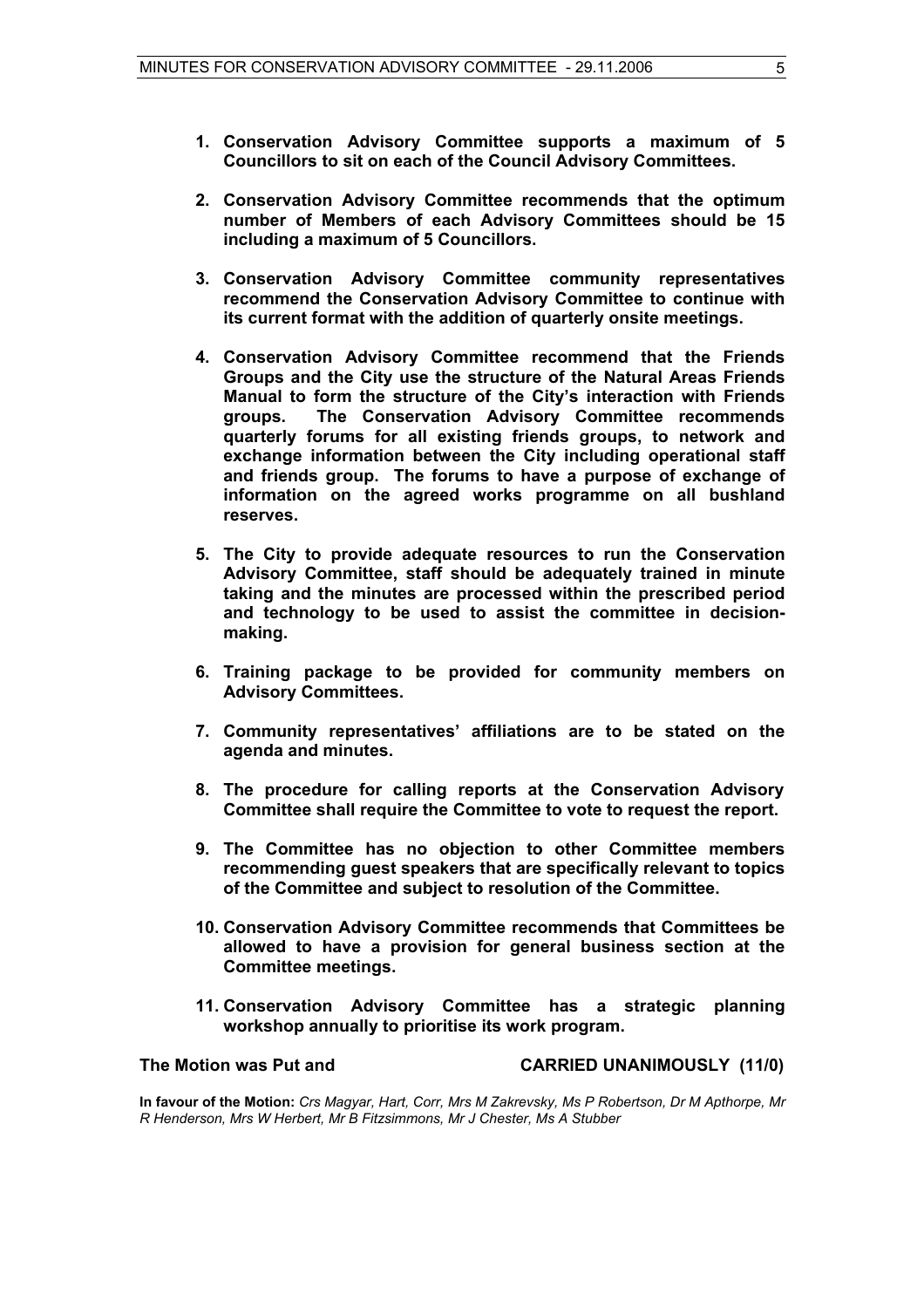# **ITEM 2 STRATEGIC PLAN KEY PERFORMANCE INDICATORS - [20560]**

**WARD:** All

**RESPONSIBLE** Mr Ian Cowie **DIRECTOR:** Governance and Strategy

#### **PURPOSE**

To seek advice from the Conservation Advisory Committee on the development of Environmental Key Performance Indicators for the Strategic Plan 2003-2008.

#### **EXECUTIVE SUMMARY**

The 2005/06 Strategic Plan Key Performance Indicators (KPI) Report was presented to Council on 29 August 2006, in accordance with the Council's reporting framework. Council accepted the report, and requested that Key Focus Area 2 - Caring for the Environment be referred to the Conservation Advisory Committee to develop Key Performance Indicators for the preservation of Joondalup's natural biodiversity. (*Item CJ137 – 08/06 refers*).

#### **BACKGROUND**

This Report was presented to the 25 October 2006 Conservation Advisory Committee meeting and then was deferred to the 29 November 2006 CAC Meeting.

The Strategic Plan KPIs are intended to measure progress against the Strategic Plan 2003 – 2008, and reports against the KPIs are provided to the Council on an annual basis. The report is a component of the Corporate Reporting Framework endorsed by Council on 14 December 2004 (*Item CJ307-12/04 refers*).

#### **DETAILS**

#### **Issues and options considered:**

The 2005/06 Strategic Plan KPI Report provided Council with information for the period 1 July 2005 to 30 June 2006.

The KPIs link directly to the outcomes and strategies in the Key Focus Areas of:

- Community Wellbeing;
- Caring for the Environment;
- City Development, and
- Organisational Development.

The KPIs are categorised according to their indicator type - social, economic, and/or environmental.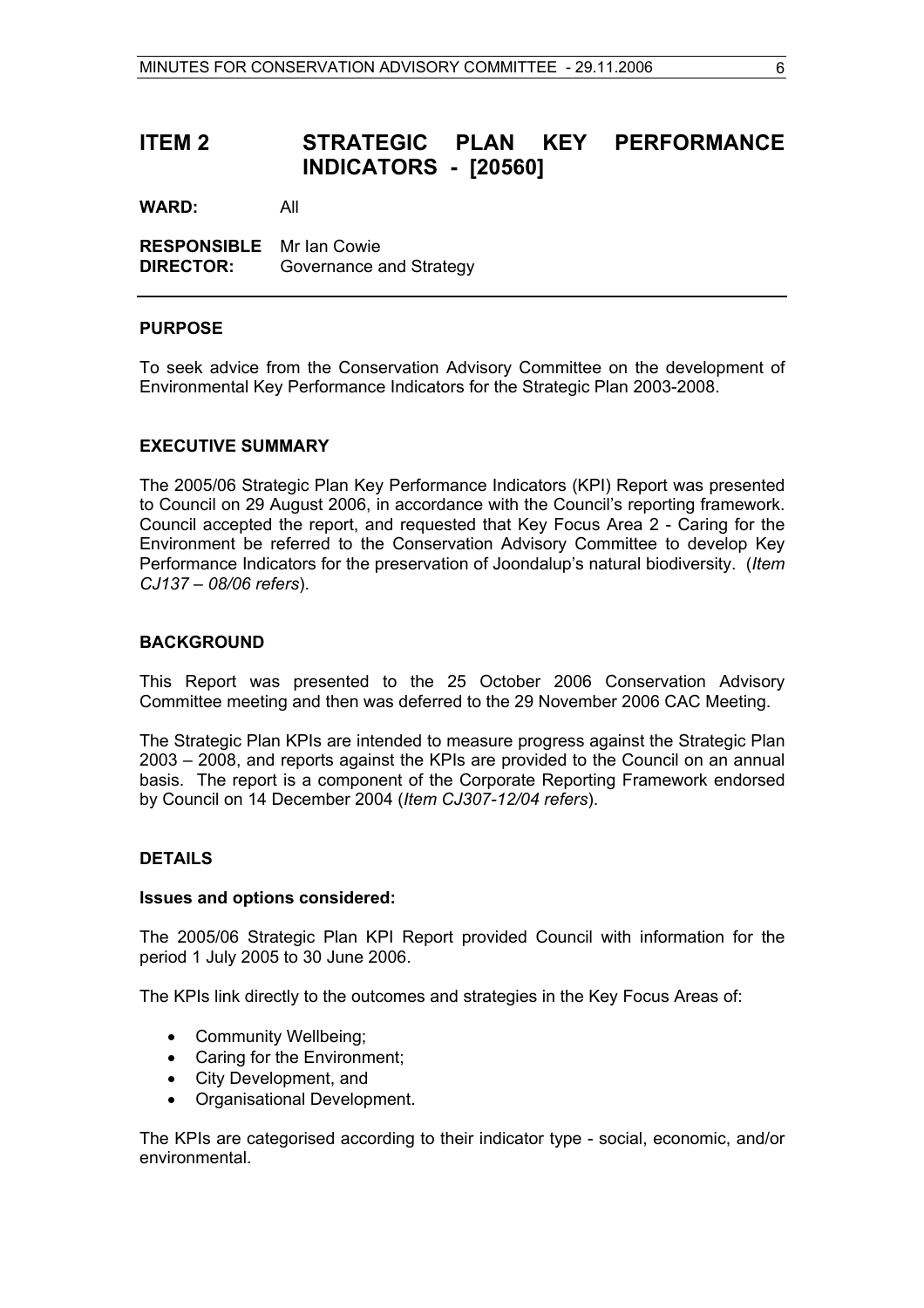#### **Link to Strategic Plan:**

#### **Key Focus Area 4: Organisational Development**

- Outcome: The City of Joondalup is a sustainable and accountable business.
- Objective 4.1: To manage the business in a responsible and accountable manner.
- Strategy 4.1.2: Develop a corporate reporting framework based on sustainable indicators.

### **Key Focus Area 2: Caring for the Environment**

Outcome: The City of Joondalup is environmentally responsible in its activities.

- Objective 2.1: Plan and manage our natural resources to ensure environmental sustainability.
- Strategy 2.1.1: Maintain and protect natural assets to retain biodiversity.

### **Legislation – Statutory Provisions:**

Section 2.7 of the Local Government Act 1995 states:

*The role of the Council:* 

- *(1) The Council:*
	- *(a) directs and controls the local government's affairs; and*
	- *(b) is responsible for the performance of the local government's functions.*

#### **Risk Management considerations:**

The KPI Report provides Council with an overall assessment of progress against the Strategic Plan.

#### **Financial/Budget Implications:**

Not Applicable.

#### **Policy Implications:**

The stated objective of Council's Communication Policy 2.3.2 is:

To indicate the City's high level of commitment to public consultation and to provide good, open and accountable government.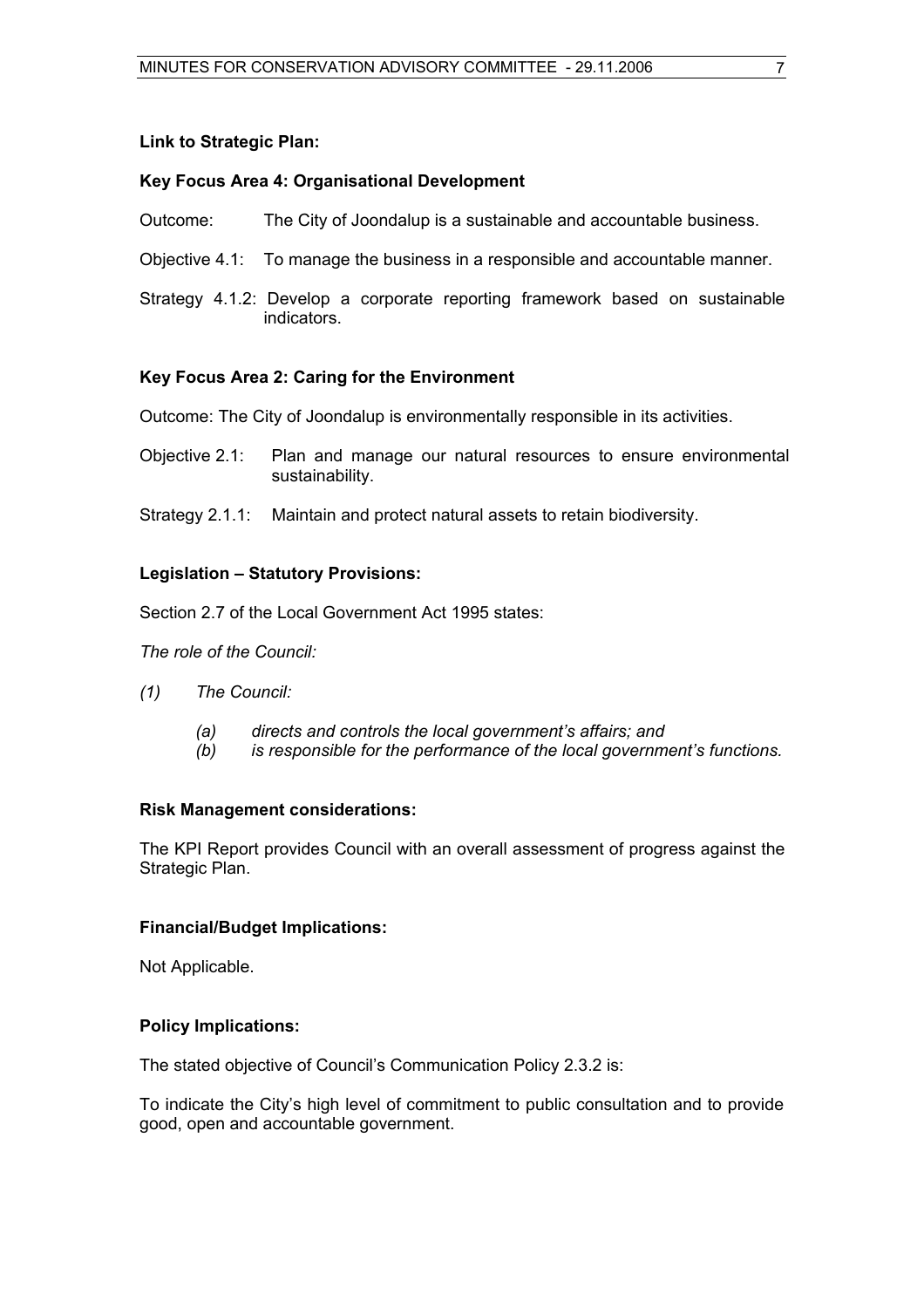#### **Regional Significance:**

Not Applicable.

#### **Sustainability Implications:**

The Strategic Plan KPIs have been categorised as social, environmental and/or economic.

#### **Consultation:**

Not Applicable.

#### **COMMENT**

The Strategic Plan is due for a major review during 2006/07 and this will include a review of the KPIs against the revised Plan. This process will involve consultation with members of the community and key stakeholders, including the Conservation Advisory Committee.

#### **ATTACHMENTS**

- Attachment 1 Strategic Plan Key Focus Area 2 Caring for the Environment.
- Attachment 2 2005/06 Strategic Plan Key Performance Indicators Performance Report – Key Focus Area 2 - Caring for the Environment.

### **VOTING REQUIREMENTS**

Simple Majority.

#### **OFFICER'S RECOMMENDATION**

That the Conservation Advisory Committee PROVIDES advice to the Council on the development of Key Performance Indicators for the preservation of Joondalup's natural biodiversity.

**MOVED Cr Hart SECONDED P Robertson that Item 2 Strategic Plan Key Performance Indicators be deferred to the next meeting of the Conservation Advisory Committee.** 

**The Motion was Put and CARRIED UNANIMOUSLY (11/0)** 

**In favour of the Motion:** *Crs Magyar, Hart, Corr, Mrs M Zakrevsky, Ms P Robertson, Dr M Apthorpe, Mr R Henderson, Mrs W Herbert, Mr B Fitzsimmons, Mr J Chester, Ms A Stubber* 

#### **MOTIONS OF WHICH PREVIOUS NOTICE HAS BEEN GIVEN**

**NIL** 

#### **REQUESTS FOR REPORTS FOR FUTURE CONSIDERATION**

**NIL**